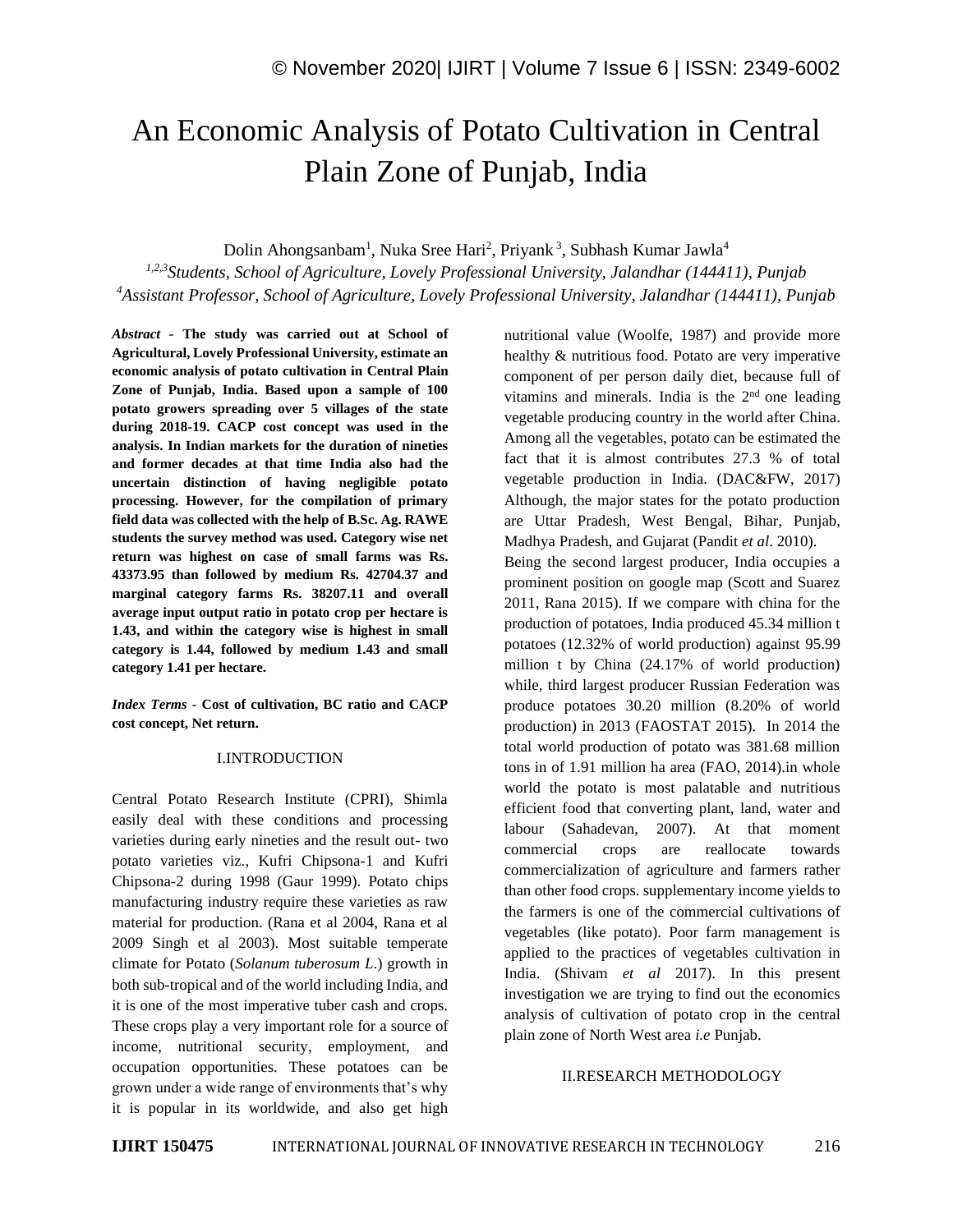### A. Sampling procedure from the study area-

This study involves a comprehensive database of which most are primary with respect to their origin. Keeping in view the limitation of material resources and time factors, the study was conducted using a sample survey method for the collection of relevant information. Sampling design, method of data collection and specification of analytical tools, all these together, constitute the methodological part of the present study.

#### B. Sampling design

In this study was used multistage sampling technology. In the first stage, the Kapurthala district of Punjab was selected purposively. The second stage, Phagwara block of Kapurthala district was also selected purposively to avoid operational inconvenience because technical guidance provides by School of Agriculture, Lovely Professional university. In the third stage, 5 villages selected randomly namely Hardaspur, Chaheru, Narangpur, Sapror and Maheru. Thereafter, a list of potato growers was prepared in ascending order on the basis of the land holding and divided into four groups viz., marginal, small, medium, and large category of farmers. Random sampling technique given Table 1.

#### C. Collection of data

The study consisted of both primary and secondary data. For the collection of secondary information, various Government offices and published records were viewed and recorded. However, for the Table 1: Total cost of cultivation and its breakup of potato (Rs. / ha.)

compilation of primary field data was collected with the help of B.Sc. Ag. RAWE students the survey method was used.

#### D. Analytical tools

Analytical tools used for the analysis and interpretations of the data have been presented below.

#### E. Average:

The average given refers to the average of the aggregate value. Average was used for the study. Arithmetic mean =  $\Sigma$  Xi /n

#### F. Tabular analysis

The tabular evaluation method has been used to analyze the different parameters. Investment pattern; Cost of cultivation of potato and returns etc. computed and presented in tabular forms. In this computation weighted average is used.

Weighted mean =  $\Sigma$  WiXi /  $\Sigma$  Wi Where,  $Xi =$  value of an item  $Wi = weight of item$ 

Cost concept and other concept used: A number of CACP cost concepts such as Cost  $A_1, A_2$ ,  $B_1$ ,  $B_2$ ,  $C_1$ ,  $C_2$  and  $C_3$ were used in the analysis.

#### III. RESULT AND DISCUSSION

Total Cost of cultivation and its break-up of Potato per hectare:

| S. No. | Particulars             | Size group of farms |          |          |          |  |
|--------|-------------------------|---------------------|----------|----------|----------|--|
|        |                         | Marginal            | Small    | Medium   | Average  |  |
| A.     | Operational cost        |                     |          |          |          |  |
| 1.     | Human labour            |                     |          |          |          |  |
| a.     | Family labour           | 12451.68            | 9181.87  | 5866.79  | 9166.78  |  |
|        |                         | (13.30)             | (9.38)   | (5.85)   | (9.43)   |  |
| $b$    | Hired human labour      | 4150.56             | 6121.25  | 8800.19  | 6357.33  |  |
|        |                         | (4.43)              | (6.25)   | (8.78)   | (6.54)   |  |
|        | Total human labour      | 16602.23            | 15303.12 | 14666.98 | 15524.11 |  |
|        |                         | (17.73)             | (15.63)  | (14.64)  | (15.96)  |  |
| 2.     | Bullock/Machine power   | 14096.08            | 15765.62 | 16117.86 | 15326.52 |  |
|        |                         | (15.06)             | (16.10)  | (16.09)  | (9.76)   |  |
| 3.     | Manure and Fertilizer   | 9332.08             | 9537.50  | 10387.91 | 9752.50  |  |
|        |                         | (9.97)              | (9.74)   | (10.37)  | (10.03)  |  |
| 4.     | Seed                    | 16463.54            | 19198.44 | 20110.93 | 18590.97 |  |
|        |                         | (17.59)             | (19.60)  | (20.07)  | (19.12)  |  |
| 5.     | Irrigation              | 3750.00             | 2755.25  | 2524.48  | 3009.91  |  |
|        |                         | (4.01)              | (2.81)   | (2.52)   | (3.10)   |  |
| 6.     | <b>Plant Protection</b> | 4878.47             | 5148.44  | 5349.11  | 5125.34  |  |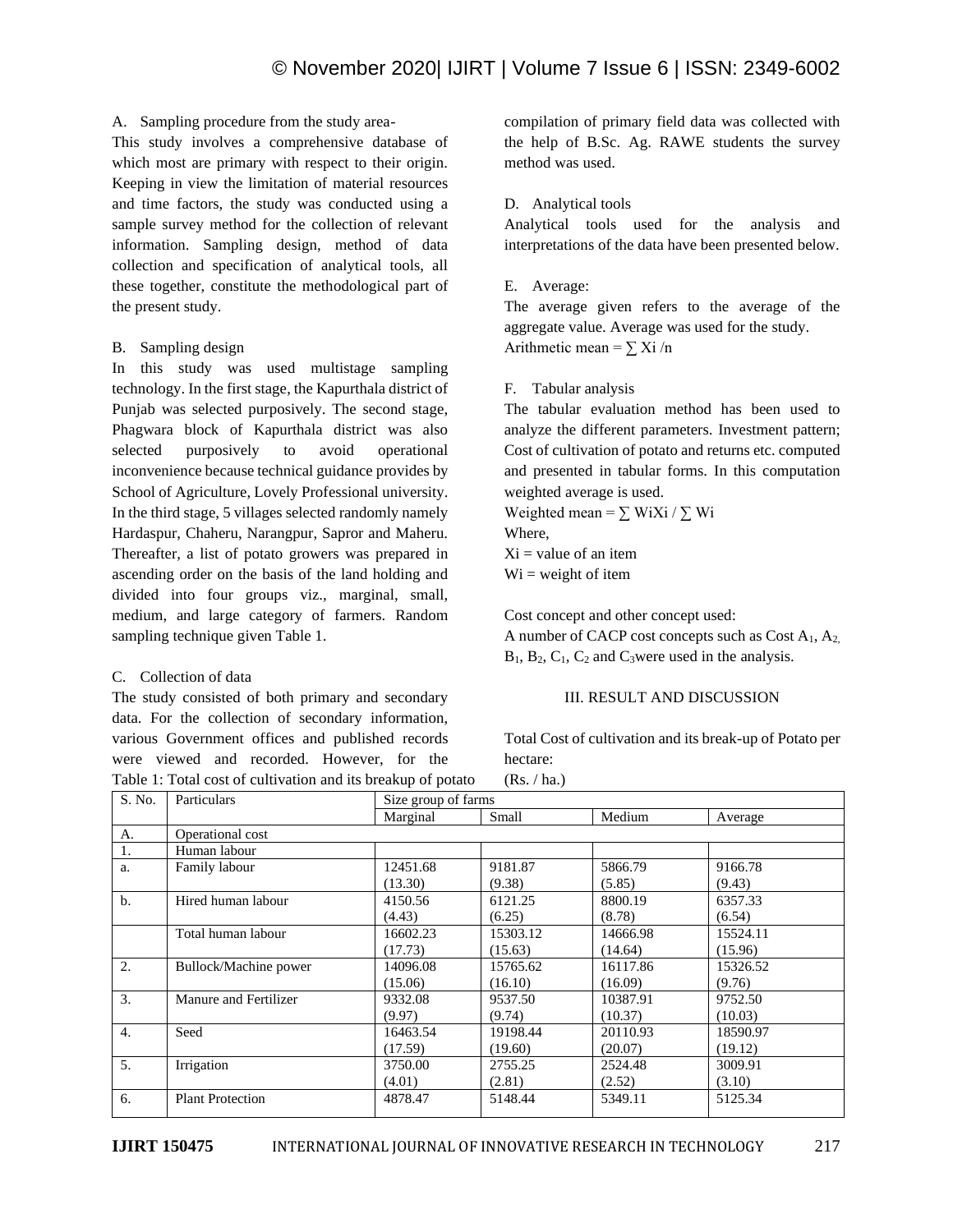|           |                                  | (5.21)   | (5.26)   | (5.34)    | (5.27)   |
|-----------|----------------------------------|----------|----------|-----------|----------|
| 7.        | Interest on working capital      | 1843.48  | 2046.29  | 2215.17   | 2034.98  |
|           |                                  | (1.97)   | (2.09)   | (2.21)    | (2.09)   |
|           | Total operational cost           | 66965.88 | 69754.66 | 71372.44  | 69364.33 |
|           |                                  | (71.53)  | (71.23)  | (71.23)   | (71.33)  |
| <b>B.</b> | Rental Value of land             | 19182.54 | 19476.26 | 19836.18  | 19498.33 |
|           |                                  | (20.49)  | (19.89)  | (19.80)   | (20.05)  |
| C.        | Overhead cost                    |          |          |           |          |
| 10.       | <b>Interest on Fixed Capital</b> | 6788.06  | 7908.44  | 8175.89   | 7624.128 |
|           |                                  | (7.25)   | (8.08)   | (8.16)    | (7.84)   |
| 11.       | Repair on dead stock             | 407.28   | 474.51   | 490.55    | 457.45   |
|           |                                  | (0.44)   | (0.48)   | (0.49)    | (0.47)   |
| 12.       | Depreciation cost                | 271.53   | 316.34   | 327.04    | 304.96   |
|           |                                  | (0.29)   | (0.32)   | (0.33)    | (0.31)   |
|           | Total overhead cost              | 7466.87  | 8699.28  | 8993.47   | 8386.541 |
|           |                                  | (7.98)   | (8.88)   | (8.98)    | (8.62)   |
|           | Total cost                       | 93615.29 | 97930.21 | 100202.09 | 97249.20 |
|           | $(V+F \cos t)$                   | (100.00) | (100.00) | (100.00)  | (100.00) |

# © November 2020| IJIRT | Volume 7 Issue 6 | ISSN: 2349-6002

NOTE: Figure in parentheses shows the percentage to the sample farms.

It may be further be observed from the table 1 show that cost of cultivation other potato on an overall average per hectare cost of cultivation of potato was Rs. 97249.20 and category wise was Rs. 93615.29, Rs. 97930.21 and Rs. 100202.09 for the marginal, small, and medium farms, respectively. The share of total operation cost was observed highest on medium size group of the farms was Rs. 71372.44 (71.23 per cent) followed by small 69754.66 (71.23 per cent), and marginal group of farms Rs. 66965.88 (71.53 per cent) and total overhead cost was about 7.98 per cent, 8.88 per cent and 8.98 per cent to the total cost, respectively. The imputed value of family labour found highest on marginal Rs. 12451.68 (13.30 per cent) followed by small Rs.9181.87 (9.38 per cent) and medium Rs. 5866.79 (5.85 per cent) size of farms. The share of average total human labour is 15.96 per cent in total cost of cultivation. The small farmers were using more family labour in crop cultivation. In potato per hectare cost of hired human labour was observed more in medium size group of the farmer Rs. 8800.19 (8.78 per cent) followed by small Rs. 6121.25(6.25 per cent) and marginal Rs. 4150.56 (4.43 per cent).

# IV.PROFITABILITY OF POTATO PER HECTARE

Yield and net returns: The net returns were calculated by deducting the total cost from the gross returns. The Table 1.1. reveals that overall average gross returns per hectare.

| Table-1.1: Size group wise gross return, net return and input output ratio of potato (Rs. / ha.) |  |  |  |  |
|--------------------------------------------------------------------------------------------------|--|--|--|--|
|                                                                                                  |  |  |  |  |

| S.No.            | Particulars                  | Size group of farms |           |           |           |  |
|------------------|------------------------------|---------------------|-----------|-----------|-----------|--|
|                  |                              | Marginal            | Small     | Medium    | Average   |  |
| 1.               | Gross return                 | 131822.40           | 141304.16 | 142906.46 | 138677.70 |  |
| $\overline{2}$ . | Cost of cultivation          | 93615.29            | 97930.21  | 100202.09 | 97249.20  |  |
| 3.               | Net return                   | 38207.11            | 43373.95  | 42704.37  | 41428.48  |  |
| 4.               | Total yield on qtls/ha.      | 285.54              | 292.80    | 298.73    | 292.3567  |  |
| 5.               | Rate (on Rs. $\sqrt{gt}$ ).  | 461                 | 482       | 478       | 474       |  |
| 6.               | Cost of production per qtls. | 327.85              | 334.46    | 335.43    | 332.58    |  |
| 7.               | Input out ratio              | 1:1.41              | 1:1.44    | 1:1.43    | 1:1.43    |  |

It was evident from the Table 1.1 shows that overall average input output ratio of potato per hectare comes to 1.43, and with on the category wise was highest on small category was 1.44, followed by medium 1.43 and small category 1.41 per hectare. It also Shows that on an average productivity potato per hectare under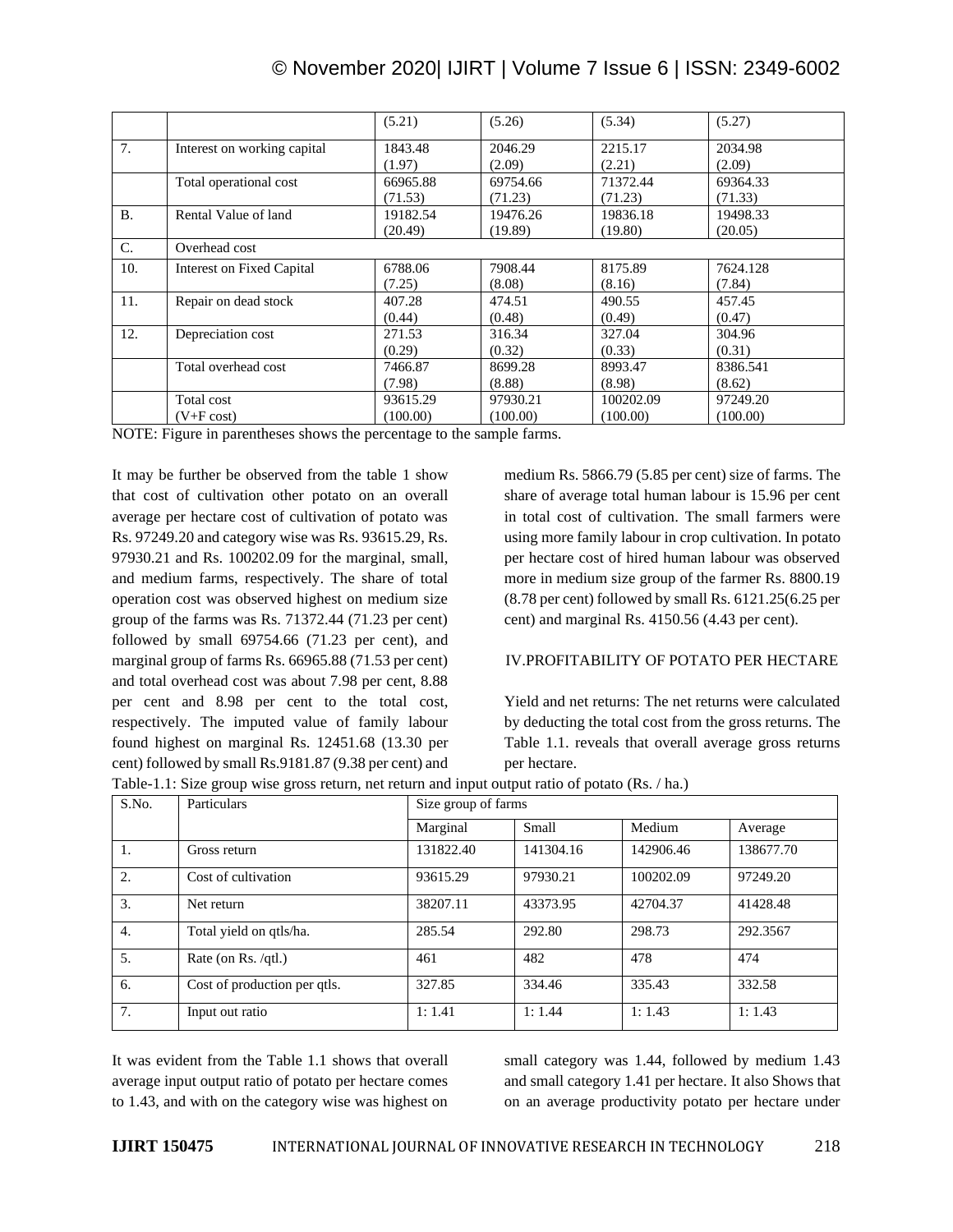was work out to be 292.36 quintals per hectare and within the category it was highest on medium 298.73 quintals followed by small 292.80 quintals and marginal farms 285.54 quintal per hectare. It is evident that this table show overall average input output ratio Table-1.2: Total cost according to different cost concept. (Rs. / ha.)

in potato crop per hectare is 1.43, and within the category wise is highest in small category is 1.44, followed by medium 1.43 and small category 1.41 per hectare.

| S. No. | Particulars         | Size group of farms |           |           |           |  |
|--------|---------------------|---------------------|-----------|-----------|-----------|--|
|        |                     | Marginal            | Small     | Medium    | Average   |  |
| 1.     | $Cost A_1$          | 55193.01            | 61363.64  | 66323.24  | 60959.96  |  |
| 2.     | Cost A <sub>2</sub> | 55193.01            | 61363.64  | 66323.24  | 60959.96  |  |
| 3.     | Cost $B_1$          | 61981.07            | 69272.08  | 74499.12  | 68584.09  |  |
| 4.     | Cost B <sub>2</sub> | 81163.61            | 88748.34  | 94335.30  | 88082.42  |  |
| 5.     | $Cost C_1$          | 74432.75            | 78453.95  | 80365.91  | 77750.87  |  |
| 6.     | Cost C <sub>2</sub> | 93615.29            | 97930.21  | 100202.09 | 97249.20  |  |
| 7.     | $Cost C_3$          | 102976.82           | 107723.23 | 110222.30 | 106974.10 |  |

It was evident from the table 1.3 reveals that on an average per hectare family labour income from potato come to Rs. 57207.31 The family labour income was

highest on medium category of farms Rs. 68407.34

followed by small category of farms was Rs. 52555.82 and marginal farms Rs. 50658.78.

## V. INCOME MEASUREMENT APPROACHES

| Table-1.3: Size group wise different income of potato. (Rs. / ha.) |  |
|--------------------------------------------------------------------|--|
|--------------------------------------------------------------------|--|

| S. No. | <b>Particulars</b>     | Size group of farms |           |           |          |  |
|--------|------------------------|---------------------|-----------|-----------|----------|--|
|        |                        | Marginal            | Small     | Medium    | Average  |  |
|        | Gross return           | 131822.40           | 141304.16 | 142906.46 | 138677.7 |  |
|        | Net return             | 38207.11            | 43373.95  | 42704.37  | 41428.48 |  |
|        | Family labour income   | 50658.78            | 52555.82  | 68407.34  | 57207.31 |  |
| 4.     | Farm business income   | 76629.38            | 79940.52  | 76583.22  | 77717.71 |  |
|        | Farm investment income | 64177.71            | 70758.65  | 70716.43  | 68550.93 |  |

It was evident from the Table 1.3 reveals that on an average per hectare farm business income from Potato was Rs. 77717.71. The farm business income was highest on small category of farms Rs. 79940.52 and followed by marginal was Rs. 76629.38 and a medium category farm was Rs. 76583.22. On an average per hectare farm investment income from potato was Rs. 68550.93. The farm investment income was highest on small category of farms Rs. 70758.65 and followed by medium was Rs. 70716.43 and marginal category was Rs. 64177.71.

# VI. CONCLUSION

The analysis bought out that on potato per farm use of manure and fertilizer was comparatively maximum on large size group of farmers as compared to medium, small, and marginal farmers because the large size

group of farmers used maximum doses of manure and fertilizer. In state farmers was using the traditional method they need to adopt new technology and high yield variety and adoption of the new cropping pattern because maximum framers in Punjab use the paddy and wheat cropping pattern. Punjab is the major fertilizer consuming state in the north zone.

# **REFERENCES**

- [1] PC Gaur, SK Pandey, SV Singh, and D Kumar. (1999) Indian Potato Varieties for Processing. Technical Bulletin No. 50. Central Potato Research Institute, Shimla, pp. 20-21.
- [2] Rana, K Rajesh, JS Minhas and SM Paul Khurana (2004) Processing Sector Set for Rapid